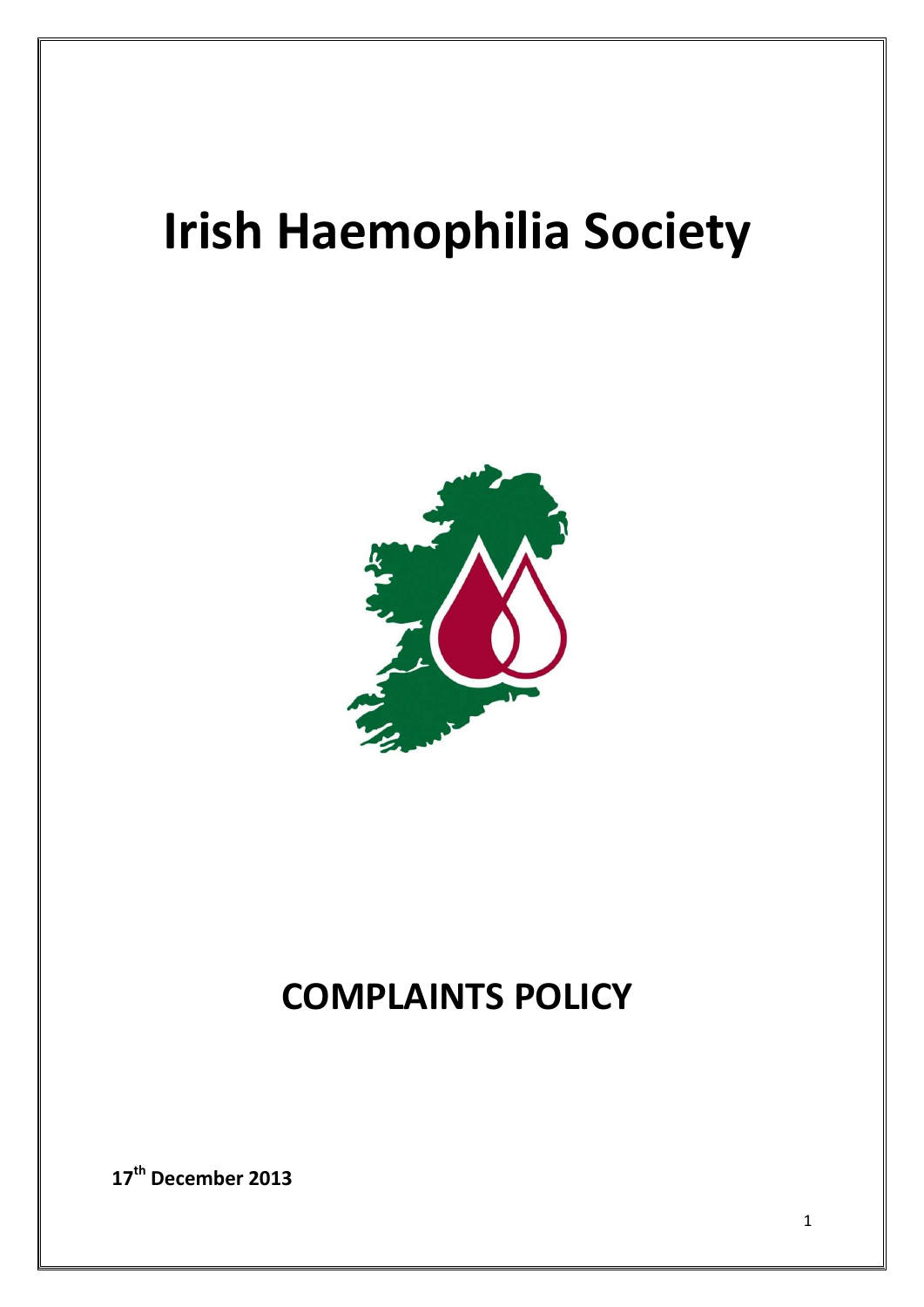| <b>CONTENTS</b>                         | Page |
|-----------------------------------------|------|
| Definition of a complaint               | 3    |
| <b>Purpose of the policy</b>            | 3    |
| What does the policy relate to          | 3    |
| <b>Complaints Officer</b>               | 4    |
| How complaints can be made              | 4    |
| <b>Advocacy</b>                         | 4    |
| <b>Stages of the complaints process</b> | 5    |
| <b>Timeframes involved</b>              | 6    |
| <b>Matters excluded</b>                 | 7    |
| <b>Redress</b>                          | 8    |
| <b>Annual Report to the HSE</b>         | 8    |
| How to make a complaint                 | 8    |
| <b>Complaints form</b>                  | 10   |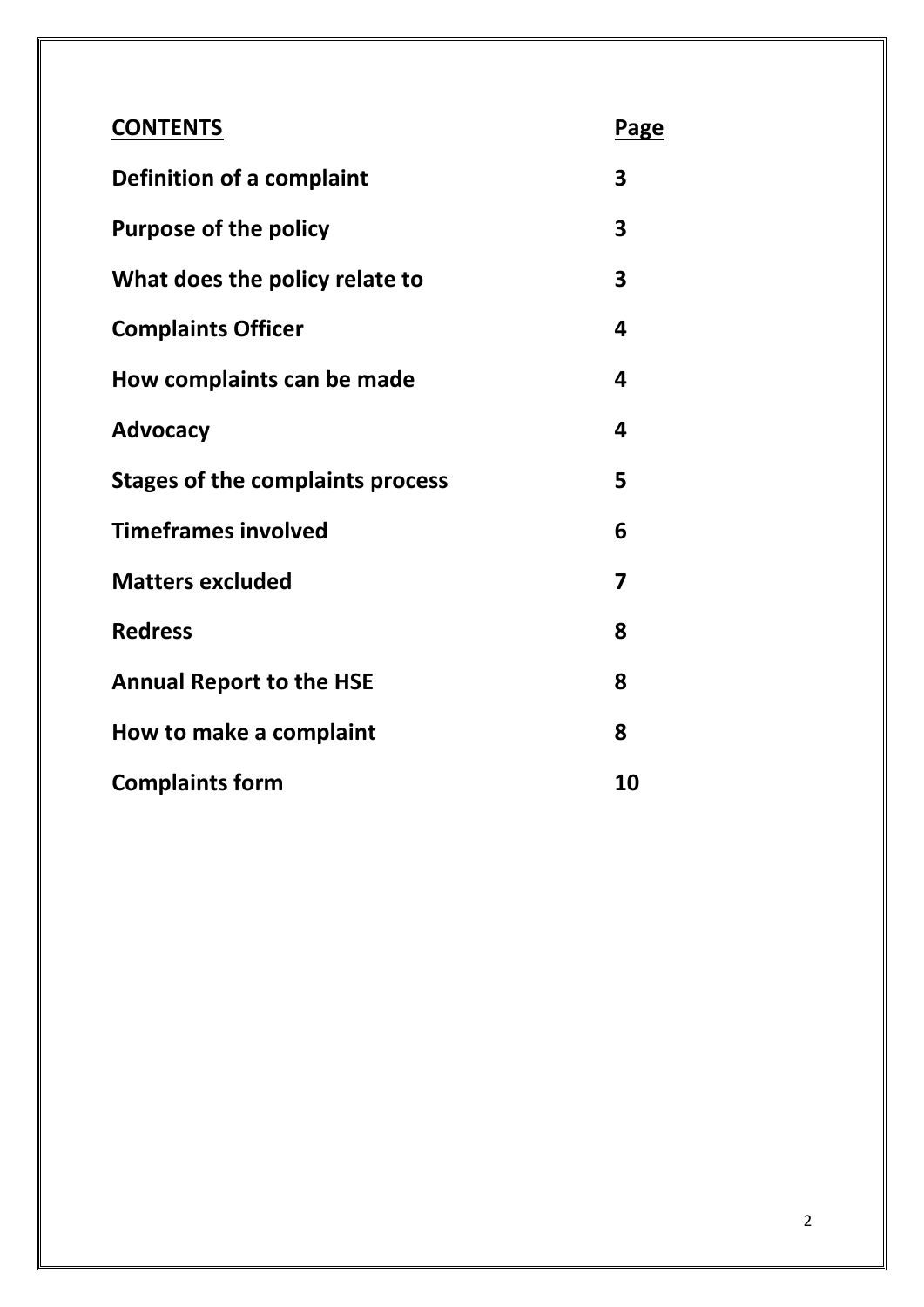# **DEFINITION OF A COMPLAINT**

A "complaint" means a complaint made about any action of the service provider that does not accord with fair or sound practise and adversely effects the person by who or on whose behalf the complaint is being made.

### **PURPOSE OF THE POLICY**

The purpose of the Irish Haemophilia Society (I.H.S.) Complaints Policy is to encourage feedback. All complaints to the I.H.S will be dealt with constructively, impartially and effectively in accordance with this complaints procedure. The Complaints Policy plays an important part in improving the I.H.S accountability to stakeholders and supports improvement of its services by responding to feedback. The purpose of this Complaints Policy is also to resolve disputes informally without resorting to formal investigation, settling matters promptly by listening to the complaint and putting things right is in the best interests of both the complainant and the I.H.S.

# **WHAT DOES THE POLICY RELATE TO**

The Irish Haemophilia Society complaints policy relates to:

- a) All I.H.S activities and events.
- b) The service received by somebody the I.H.S. has worked with.
- c) The behaviour and or professional competence of I.H.S. employees, volunteers, executive board, members, contractors or consultants.
- d) A disputed decision relating to the provision of I.H.S. services.
- e) An activity relating to fundraising, volunteering and advocacy.
- f) The quality or appropriateness of I.H.S. services.
- g) I.H.S. published strategies or policies.

A complaint is not:

- a) A general enquiry about the work of the I.H.S.
- b) A related contractual or legal dispute.
- c) A formal request for disclosure of information, e.g. under the Data Protection Act.
- d) A minor dissatisfaction dealt with on a day to day basis.

A complaint may come from:

- a) A child or adult.
- b) An external organisation (e.g. HSE, Garda, private companies)
- c) A relative of somebody entitled to make a complaint.
- d) A visitor.
- e) Volunteers.
- f) Fundraisers.
- g) Members.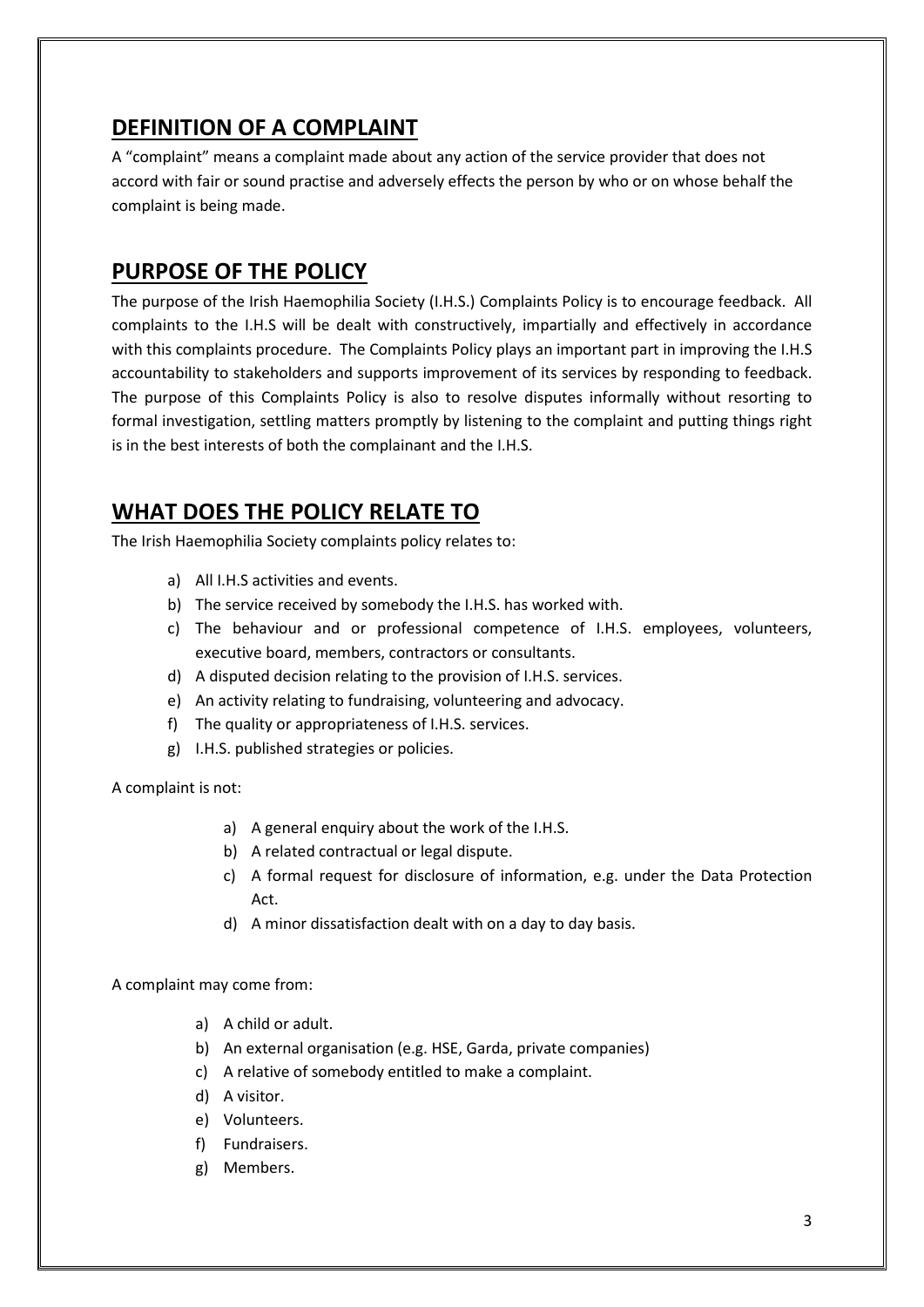- h) Donors (individuals or organisations).
- i) Other interested parties.

This policy applies to all I.H.S services, activities, events including those delivered via telephone or online. The same emphasis will be placed on local resolution, recognising that there may be particular factors affecting how the policy is implemented, for example:

- Where individuals choose not to identify themselves.
- The feasibility or appropriateness of meeting with complainants who have received a telephone or online based service.
- Giving feedback to the complainant where this depends on them re-contacting the service.

This policy applies to consultants or contractors undertaking services for or on behalf of the I.H.S. Every effort will be made to deal with complaints about consultants and contractors in accordance with this policy and the I.H.S complaints procedure.

## **COMPLAINTS OFFICER**

**NAME: Mr. Brian O'Mahony** 

**POSITION: Chief Executive** 

#### **HOW COMPLAINTS CAN BE MADE**

- a) The I.H.S will make information about how to make a complaint available for individuals and organisations by providing information in paper and electronic formats. This Complaints Policy will be available to download via the I.H.S website.
- b) In keeping with the principle of encouraging feedback, this policy requires that complaints are put in writing. In the case of serious complaints and or allegations of professional incompetence or misconduct, complainants must put their complaint in writing in order to ensure that the substance of the complaint is clear to all involved in its resolution.
- c) Complaints will be dealt with in accordance with the complaints procedure.
- d) The I.H.S is committed to learning from its complaints. It monitors complaints and is committed to making appropriate changes based on the learning's from complaints.

# **ADVOCACY**

All complainants have the right to appoint an advocate. Where a person is unable to make a complaint themselves an advocate can assist them in making the complaint.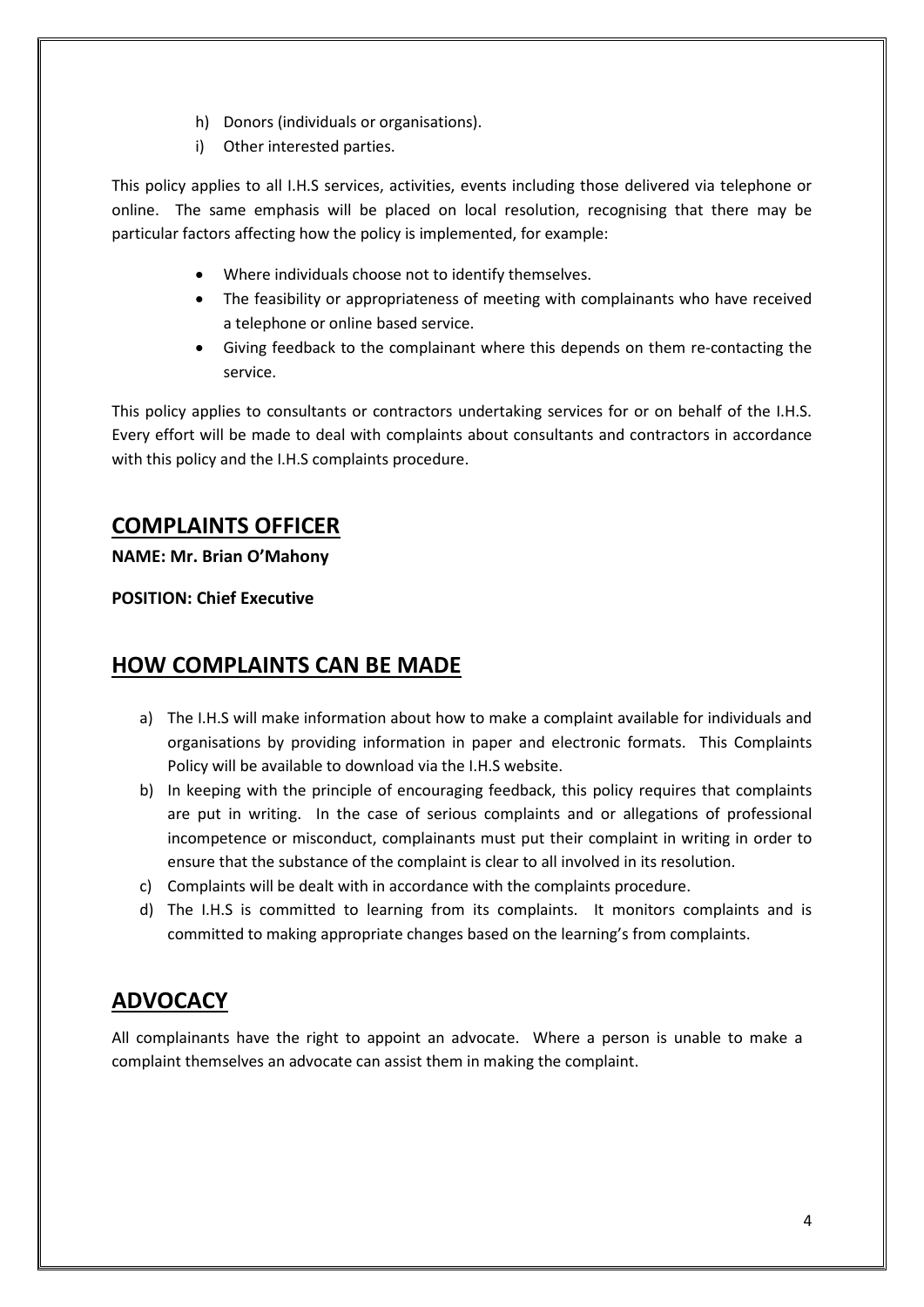#### **STAGES OF THE COMPLAINTS PROCESS**

#### **Stage 1: Management of a Verbal Complaint at the Point of Contact.**

Staff should have clear delegations to resolve verbal complaints at first point of contact wherever possible.

#### **Stage 2a: Informal Resolution**

The Complaints Officer must consider whether it would be practicable, having regard to the nature and the circumstance of the complaint, to seek the consent of the complainant and any other person to whom the complaint relates to finding an informal resolution of the complaint by the parties concerned.

Mediation may be used to attempt resolution of the complaint at Stage 2 if both parties agree.

Where informal resolution was not successful or was deemed inappropriate, the Complaints Officer will initiate a formal investigation of the complaint.

#### **Stage 2b: Formal Investigation**

The Complaints Officer is responsible for carrying out the formal investigation of the complaint at Stage 2 but may draw on appropriate expertise, skills etc as required. Staff have an obligation to participate and support the investigation of any complaint where requested.

Where the investigation at Stage 2 fails to resolve the complaint, the complainant may seek a review of their complaint by the HSE Internal Process at Stage 3.

#### **Stage 3: HSE Review**

All requests for a HSE review should be forwarded to:

Director of Advocacy, Quality, Risk and Clinical Care Directorate, Health Service Executive, Oak House, Millennium Park, Naas, Co. Kildare

Ph: 045 880400

Fax: 1890 200 894

The Director of Advocacy will examine the request for review and appoint a Review Officer if appropriate to carry out the review of the complaint.

Review Officer(s) will review the processes used to carry out the investigation of the complaint and the findings and recommendations made post-investigation.

The Review Officer(s) will either uphold, vary or make a new finding and recommendation.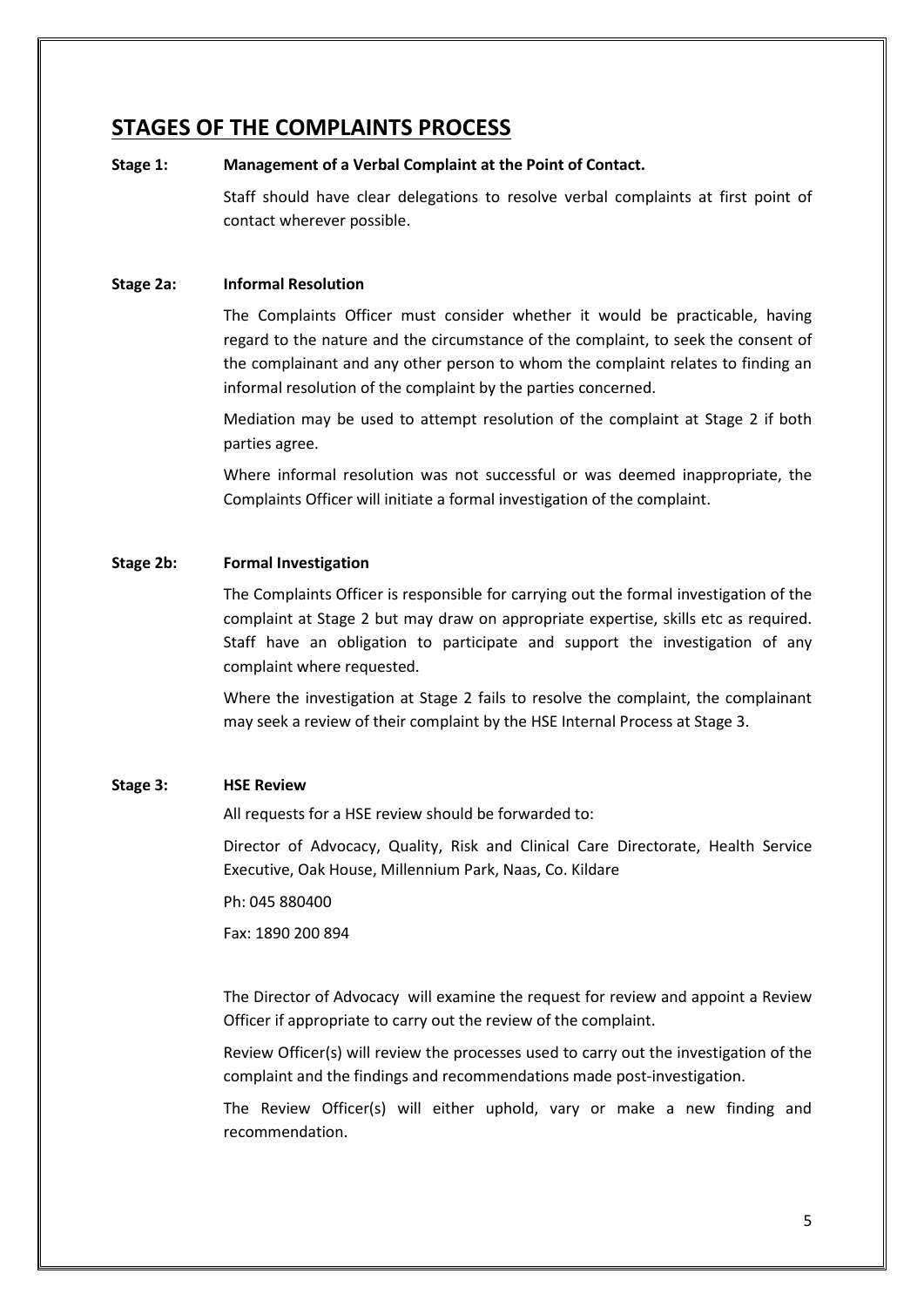The Review Officer may carry out a new investigation of the complaint or recommend that a local re-investigation of the complaint be carried out by a Complaint Officer independent of the initial investigation team

#### **Stage 4: Independent Review**

If the complainant is not satisfied with the outcome of the complaints management process he/she may seek a review of the complaint by the Ombudsman/ Ombudsman for Children.

The complainant must be informed of their right to seek an independent review from the Ombudsman/Ombudsman for Children at any stage of the complaint management process.

#### **TIMEFRAMES INVOLVED ONCE A COMPLAINT IS RECEIVED**

- The Complaints Officer will confirm in writing to the complainant, within 5 working days, receipt of the initial complaint, advising them, it is being looked into.
- Where the complaint will not be investigated, the Complaints Officer must write to the complainant within 5 working days outlying the reasons why the complaint will not be investigated.
- Where the complaint will be investigated, the Complaints Officer must endeavour to investigate and conclude the investigation of a complaint within 30 working days of it being acknowledged.
- If the investigation cannot be investigated and concluded within 30 working days then the Complaints Officer must communicate this to the complainant and the relevant persons within 30 working days of acknowledging the complaint and give an indication of the time it will take to complete the investigation.
- The Complaints Officer will update the complainant and relevant persons every 30 working days.
- The Complaints Officer will endeavour to investigate complaints within 30 working days. However, where the 30 working days timeframe cannot be met despite every best effort, the Complaints Officer will endeavour to conclude the investigation of the complaint within 6 months of the receipt of the complaint. If this timeframe cannot be met, the Complaints Officer must inform the complainant that the investigation is taking longer than 6 months, give an explanation why and outline the options to the complainant. He/ she will encourage the complainant to stay with the complaints management process while informing them that they may seek a review of their complaint by the HSE or Ombudsman.

#### **TIME LIMITS FOR MAKING A COMPLAINT**

A complaint must be made within 12 months of the date of the action giving rise to the complaint or within 12 months of the complainant becoming aware of the action giving rise to the complaint.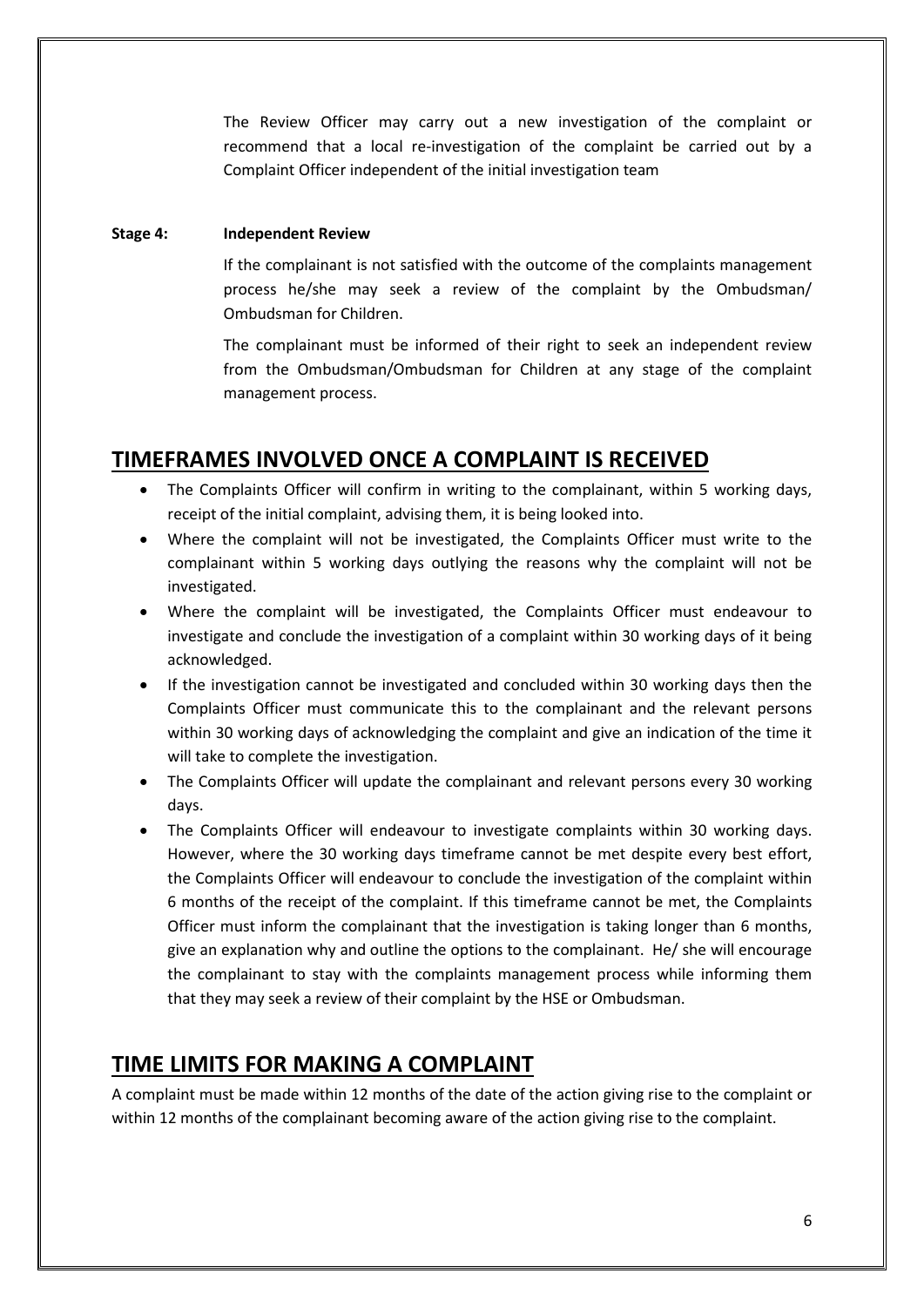The Complaints Officer may extend the time limit for making a complaint if in the opinion of the Complaints Officer special circumstances make it appropriate to do so. These special circumstances include but are not exclusive to the following:

- a) If the complainant is ill or bereaved.
- b) If the new relevant, significant and verifiable information relating to the action becomes available becomes available to the complainant.
- c) If it is considered in the public interest to investigate the complaint.
- d) If the complaint concerns an issue of such seriousness that it cannot be ignored.
- e) Diminished capacity of the service user at the time of the experience e.g. mental health or critical illness.
- f) Where extensive support was required to make the complaint and this took longer than 12 months.
- g) The Complaints Officer must notify the complainant of the decision to extend/not to extend time limits within 5 working days.

# **MATTERS EXCLUDED**

A person is not entitled to make a complaint about any of the following matters:

- a) A matter that is or has been the subject of legal proceedings before a court or tribunal.
- b) A matter relating solely to clinical judgement by a person acting on behalf of either the HSE or the Irish Haemophilia Society.
- c) An action taken by the HSE or Irish Haemophilia Society solely on the advice of a person exercising clinical judgement.
- d) A matter relating to the Social Welfare Acts.
- e) A matter that could be subject to an appeal under section 60 of the Civil Registration Act 2004.
- f) A matter that could prejudice an investigation being undertaken by the Garda Siochana.
- g) A matter that has been brought before any other complaints procedure established under an enactment.

#### **REDRESS**

The Irish Haemophilia Society will offer a range of timely and appropriate remedies that will enhance the quality of the service to members and general public of the Irish Haemophilia Society. It will have a positive effect of staff morale and improve the service provided by the Irish Haemophilia Society. Redress should be consistent and fair for both the complainant and the Irish Haemophilia Society. The Irish Haemophilia Society will offer forms of redress or responses that are appropriate and reasonable where it has been established that a measurable loss, determinant or disadvantage was suffered by the complaint personally. This redress could include:

- Apology.
- An explanation.
- Refund.
- Admission of fault.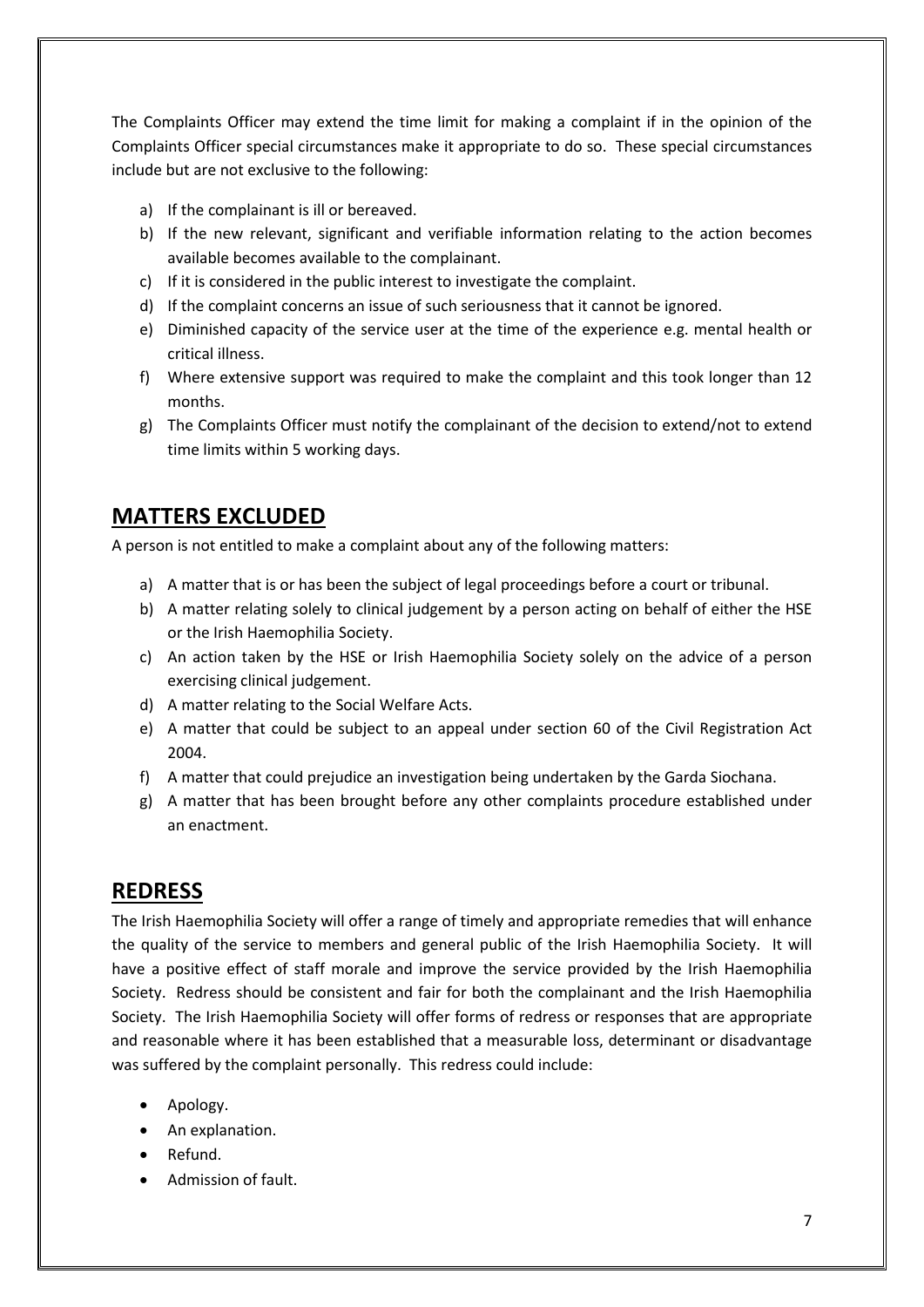- Change of decision.
- Replacement.
- Repair/ Rework.
- Correction of misleading or incorrect records.
- Technical of financial assistance.
- Recommendation to make a change to a relevant policy.
- A waiver of debt.

# **ANNUAL REPORT TO THE HSE**

The Irish Haemophilia Society will provide the HSE with a general report on the complaints received by the Irish Haemophilia Society during the previous year indicating:

- The total number of complaints received.
- The nature of complaints.
- The number of complaints resolved by informal means.
- The outcome of any investigations into the complaints.

# **HOW TO MAKE A COMPLAINT**

Your complaint will be welcomed and valued. It will help us to continually improve our services. Therefore we aim to ensure that:

- It is as easy as possible to make a complaint.
- We treat as a complaint any clear expression of dissatisfaction with our operations which call for a response.
- We treat it seriously whether it is made by letter, fax, or email.
- We deal with it quickly and politely.
- We respond accordingly for example, with an explanation, or an apology where we have got things wrong and information on any action taken etc.
- We learn from complaints, and use them to improve our services.

#### **STEP 1 - How do I make a comment, compliment or complaint?**

• Fill in the attached sheet and return same to: Mr. Brian O'Mahony (Complaints Officer), Irish Haemophilia Society, First Floor, Cathedral Court, New Street Dublin 8

Please give us as much information as possible and let us know how you would like us to respond to you, providing relevant contact details.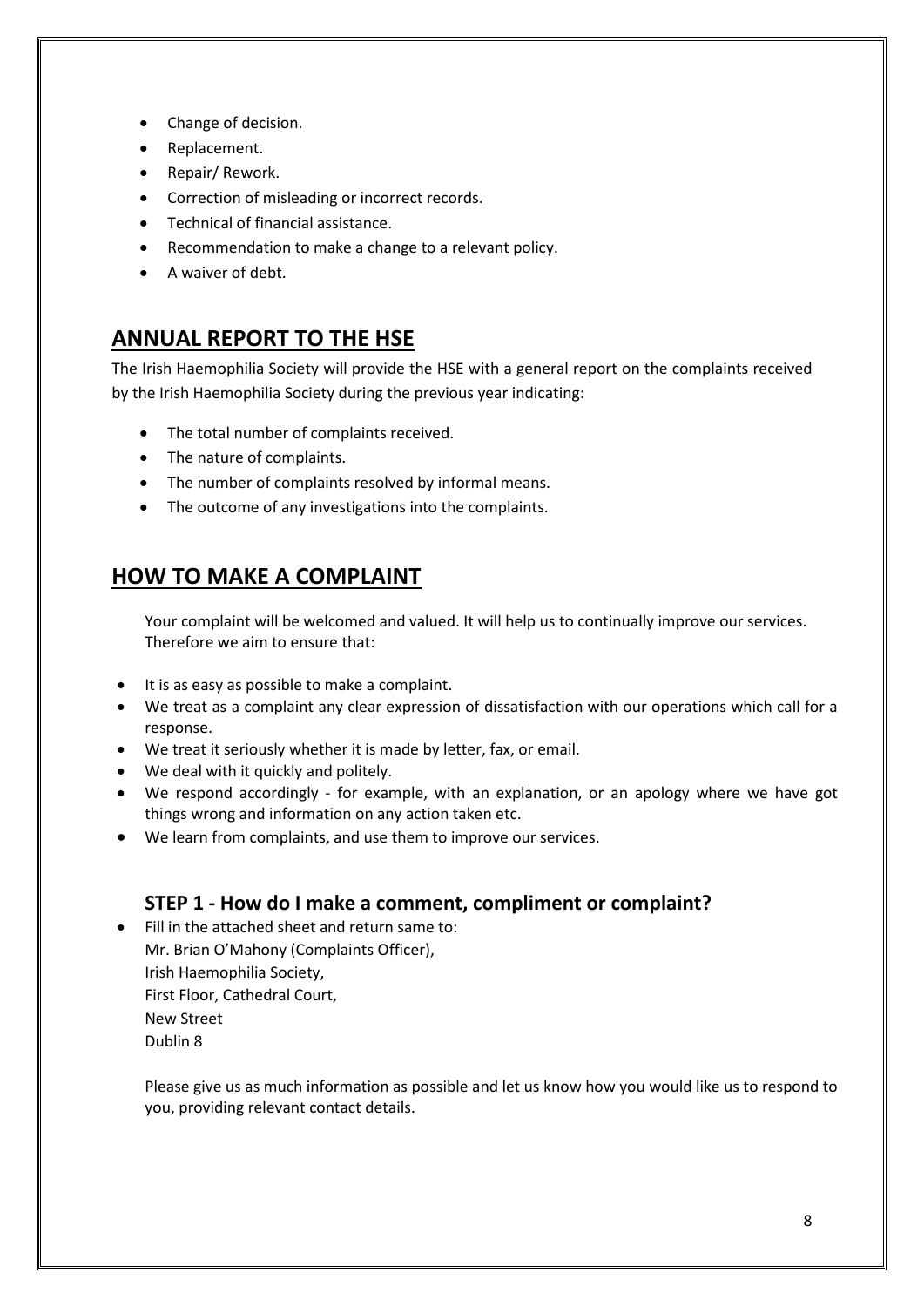#### **STEP 2 - What will happen next?**

• A written complaint will be acknowledged by the Complaints Officer in writing within five working days of receipt of the complaint.

#### **STEP 3 - How will my complaint be dealt with?**

Depending on the nature and seriousness of your complaint:

- The Complaints Officer will attempt to resolve your complaint locally, or
- The Complaints Officer will look into the issues raised in your complaint.

#### **STEP 4 - How long will it take to look into my complaint?**

- The Complaints Officer will look into your complaint within 30 working days of the date when it was acknowledged.
- If it takes longer to look into all the issues raised in your complaint the complaints officer will notify you within 30 working days and will give you an update on what is happening every 30 working days after that.

#### **STEP 5 - What if the complaint is not resolved?**

• If you are not happy with our response, you may get in touch again by writing to the board of the Irish Haemophilia Society. The board will ensure that your appeal is reviewed and will respond within one month of this consideration by board members.

#### **STEP 6 - What do I do if I am not satisfied with the recommendations made by the Complaints Officer or the way my complaint was dealt with?**

• You may request a review from Director of Advocacy, Quality, Risk and Clinical Care Directorate, Health Service Executive, Oak House, Millennium Park, Naas, Co. Kildare Ph: 045 880400 Fax: 1890 200 894

• You have 30 working days from the date of the final report sent to you by the Complaints Officer to request a review.

#### **STEP 7- What I am not happy with the outcome of the review?**

• You may request an independent review of your complaint from The Office of the Ombudsman, Telephone : 1890-223-030 Email ombudsman@ombudsman.gov.ie